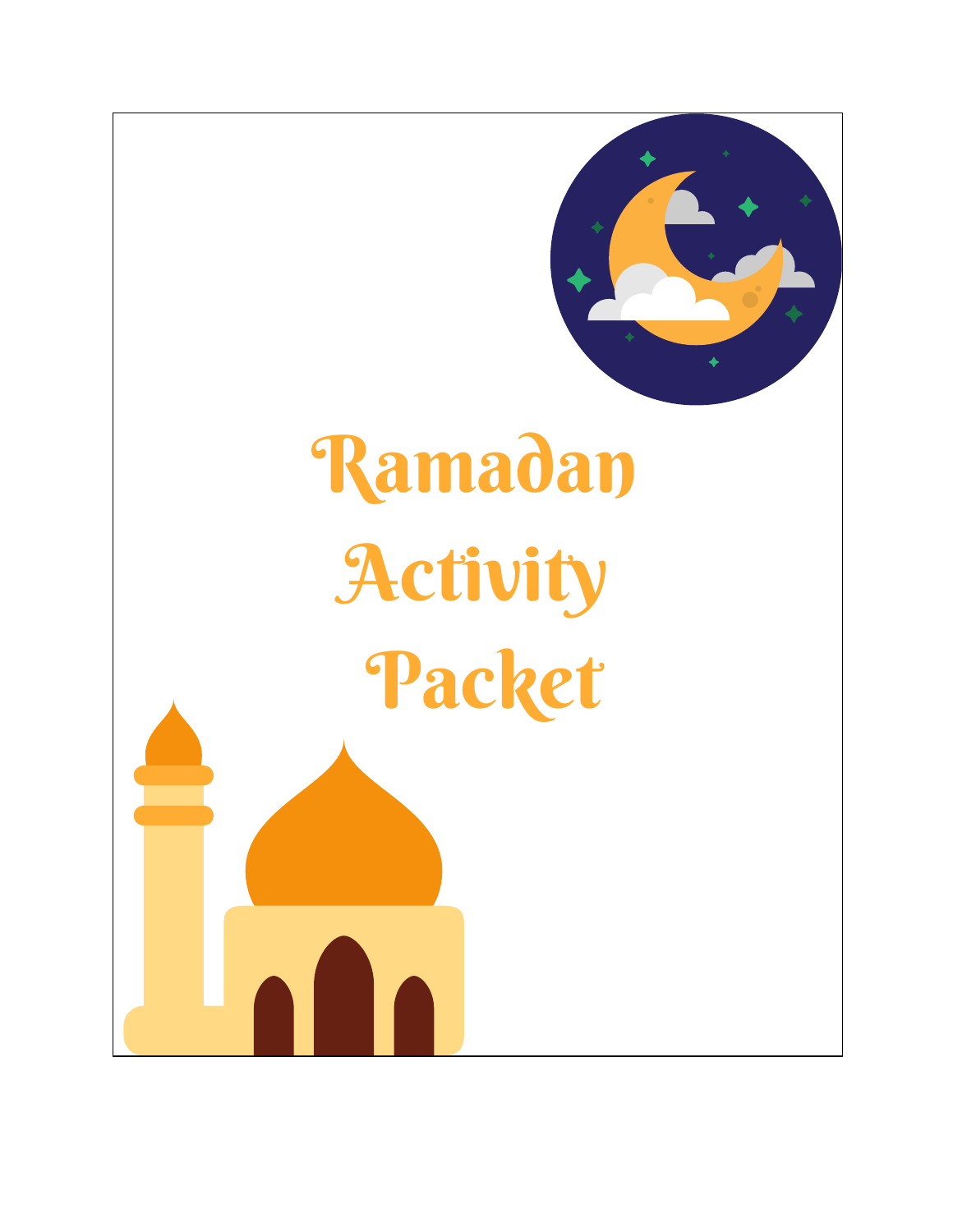

## **Good Deeds Inserts**

## **FOR RAMADAN COUNTDOWN CALENDAR**

|                                                                                                    |                                                                                     |                     | 1                                                                                                                 |                                                                                         |                                                                      | 2                                                                    |                                                                                     |                                                   |                                            |
|----------------------------------------------------------------------------------------------------|-------------------------------------------------------------------------------------|---------------------|-------------------------------------------------------------------------------------------------------------------|-----------------------------------------------------------------------------------------|----------------------------------------------------------------------|----------------------------------------------------------------------|-------------------------------------------------------------------------------------|---------------------------------------------------|--------------------------------------------|
| Help your<br>parents with<br>(boring) chores<br>around the house<br>(even if you don't<br>want to) |                                                                                     |                     |                                                                                                                   |                                                                                         | Take a gift to your<br>neighbor, like a<br>plate of yummy<br>cookies |                                                                      |                                                                                     |                                                   |                                            |
|                                                                                                    | $\overline{3}$                                                                      |                     |                                                                                                                   |                                                                                         | 4                                                                    |                                                                      |                                                                                     |                                                   | 5                                          |
|                                                                                                    | Smile at everyone<br>you see, even if<br>you feel grouchy:<br>Smiling is<br>Sadaqah |                     |                                                                                                                   | <b>SAY NICE</b><br><b>WORDS TO YOUR</b><br>SIBLINGS EVEN IF<br>THEY ARE<br>ANNOYING YOU |                                                                      |                                                                      |                                                                                     | Read a whole<br>page of Quran!<br>You can do it!! |                                            |
|                                                                                                    | 6                                                                                   |                     |                                                                                                                   | $\overline{7}$                                                                          |                                                                      |                                                                      | 8                                                                                   |                                                   |                                            |
|                                                                                                    | Fast a WHOLE<br>Day of Fasting,<br>even if you feel<br>super hungry and<br>thirsty  |                     | Pray all your<br>prayers in the<br>whole day! Yes,<br>that even means<br>getting up early<br>out of bed for Fajr! |                                                                                         |                                                                      |                                                                      | Hug your<br>Mommy's feet:<br>Jannah is under<br>there, even if you<br>don't see it! |                                                   |                                            |
|                                                                                                    | 9                                                                                   |                     |                                                                                                                   | 10                                                                                      |                                                                      |                                                                      |                                                                                     | $\mathbf{II}$                                     |                                            |
|                                                                                                    | Go to the Masjid and                                                                | Try to Pray Some of |                                                                                                                   |                                                                                         |                                                                      | Take some of your<br>money and put it into the<br>Sadagah Box at the |                                                                                     | Think of her like a                               | If Mama is sleeping,<br>don't wake her up. |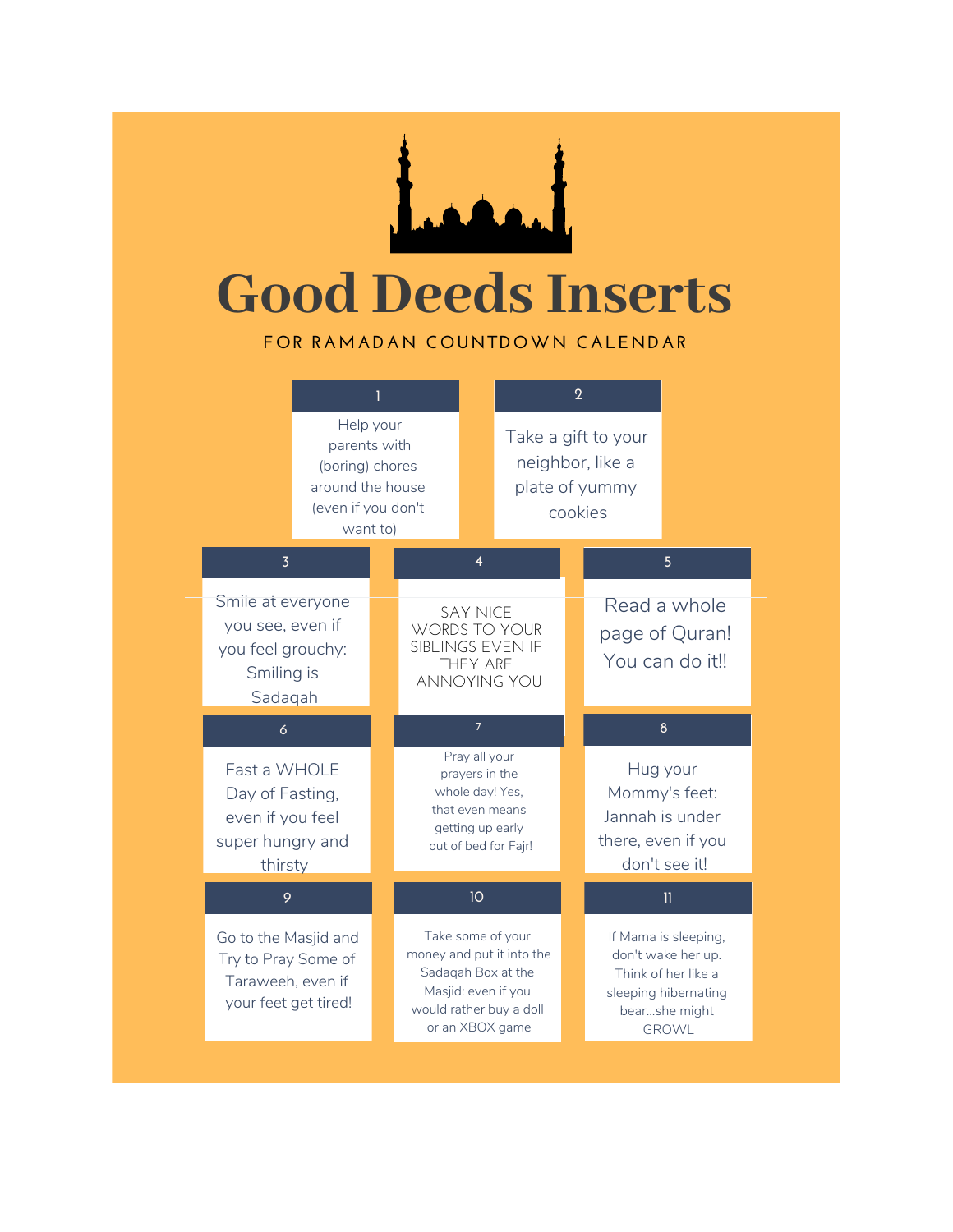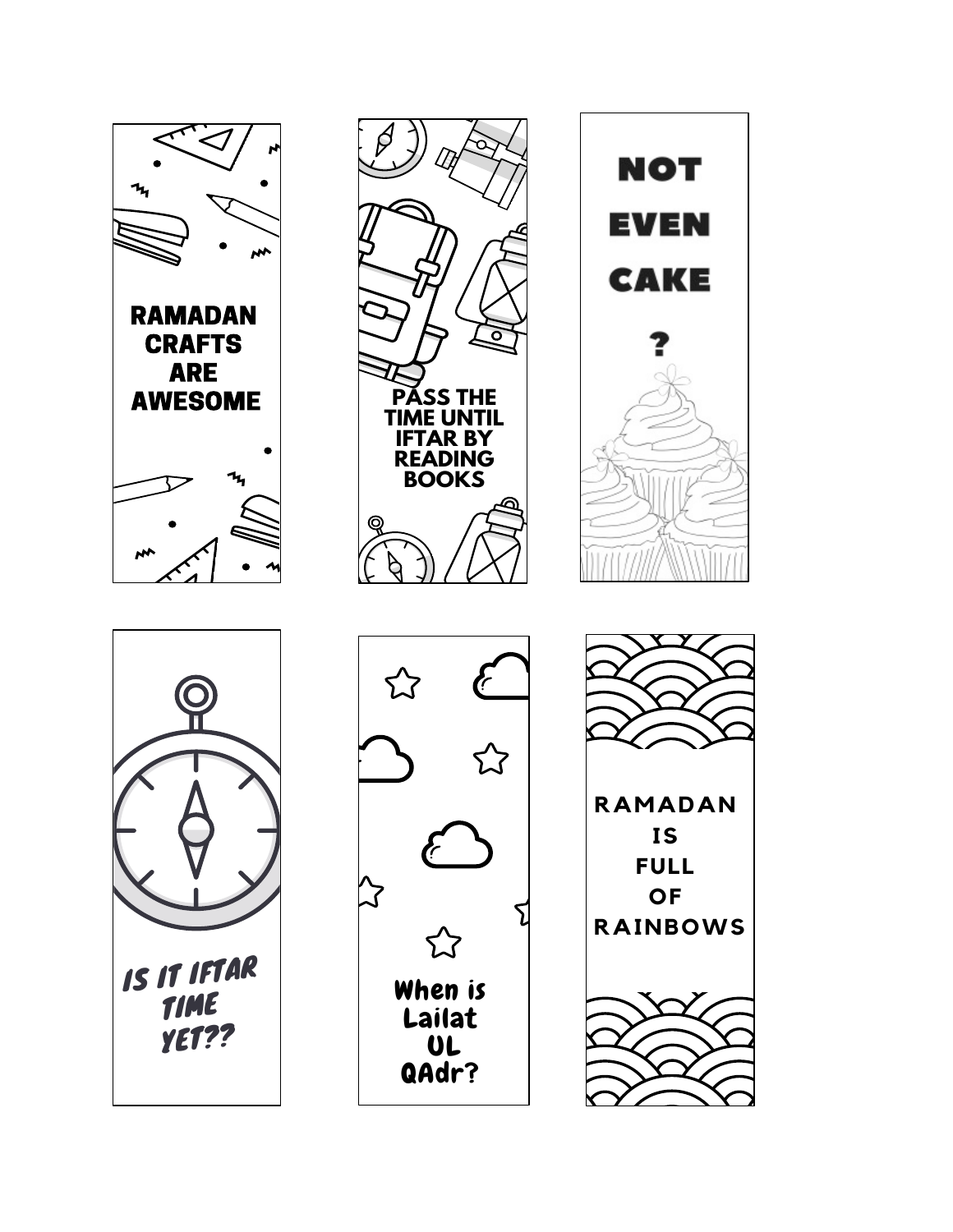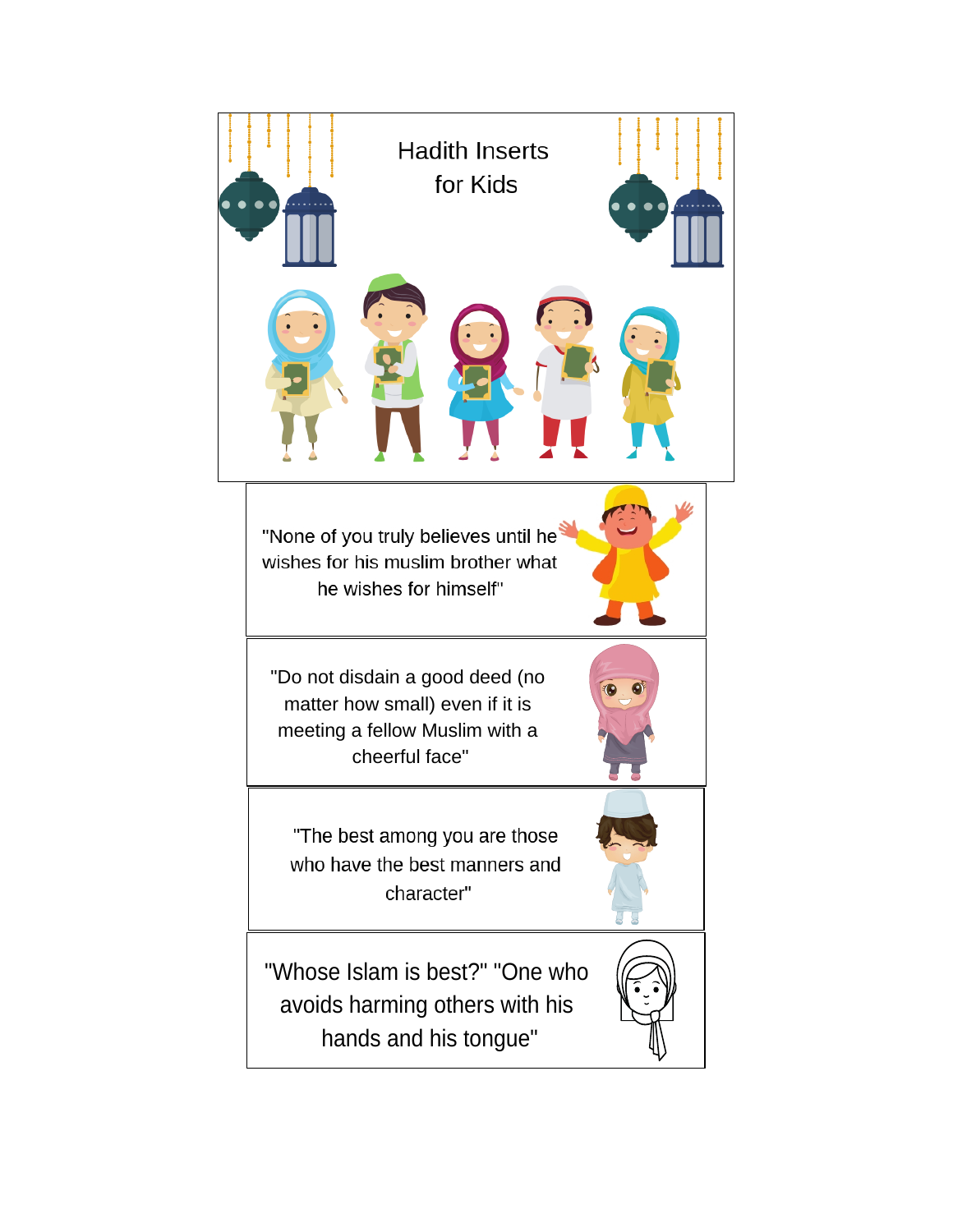| <b>AMADAN COUNTDOWN</b><br>R |                         |                                                                                                                                                                                                                                                                                                                                                      |  |                                |                                                                                                                                                                                                                                                                                                                                                                                   |  |  |  |  |  |
|------------------------------|-------------------------|------------------------------------------------------------------------------------------------------------------------------------------------------------------------------------------------------------------------------------------------------------------------------------------------------------------------------------------------------|--|--------------------------------|-----------------------------------------------------------------------------------------------------------------------------------------------------------------------------------------------------------------------------------------------------------------------------------------------------------------------------------------------------------------------------------|--|--|--|--|--|
|                              |                         |                                                                                                                                                                                                                                                                                                                                                      |  |                                |                                                                                                                                                                                                                                                                                                                                                                                   |  |  |  |  |  |
| <b>DUAA BOOKLET</b>          | <b>NSTRUCTIONS:</b>     | MAKE A BOOKLET. HOLE PUNCH THE<br><b>IIDDLE AND PUT A STRING THROUGH</b><br>IT TO PULL IT TOGETHER. WRITE A<br>VITH MULTIPLE COLORS. CUT THEM<br>VINGS) INTO A PIECE OF COLORED<br>OUT AND FOLD IN THE MIDDLE TO<br>DIFFERENT DUAA ON EACH PAGE.<br><b>TRACE YOUR TWO HANDS (LIKE</b><br>CONSTRUCTION PAPER. DO THAT<br><b>HANG BY YOUR BEDSIDE.</b> |  | <b>MOON SIGHTING BINOCULAR</b> | PUNCH ONE SIDE OF EACH END<br>DECORATE WITH MOONS AND<br>ROLLS TOGETHER TO LOOK<br>GLUE TWO TOILET PAPER<br>LIKE BINOCULARS. HOLE<br>AT THE TOP AND PUT A<br>STARS AND SIGHT THE<br>STRING THROUGH IT.<br>RAMADAN MOON<br><b>NSTRUCTIONS:</b>                                                                                                                                     |  |  |  |  |  |
| DIY DHIKR BEADS              | <b>INSTRUCTIONS:</b>    | DHIKR WITH THEM TO KEEP<br>END AND USE BY MAKING<br>BEADS AND PLACE THEM<br><b>UNTO A STRING. TIE THE</b><br>TRACK. CAN EVEN BE<br>GATHER 100 COLORED<br>USED AS DECOR.                                                                                                                                                                              |  | <b>MASJID ON A BROWN BAG</b>   | <b>MASJID. DECORATE AS</b><br>DOME. GLUE THEM<br>Unto the top of the<br>BROWN PAPER LUNCH<br>BAG TO LOOK LIKE A<br>FOLD THE TOP OF A<br>BAG AND GLUE. IT<br>Should Look Like <i>i</i><br>TRIANGLE, CUT OUT<br><b>MINARETS AND A</b><br>YOU PLEASE.<br><b>NSTRUCTIONS:</b>                                                                                                         |  |  |  |  |  |
| <b>RAMADAN CHAIN</b>         | ä<br><b>INSTRUCTION</b> | ALTERNATE COLORS<br>PAPER INTO STRIPS<br>ACH<br>CUT CONSTRUCTION<br>š<br>≌∎<br>ی<br>سا<br>EACH STRIP. USE<br>OF PAPER. DRAW<br><b>OF STRIPS AND</b><br>CRESCENT MOO<br>AND LANTERNS<br>STAPLE INTO E<br><b>OTHER TO MAK</b><br>CHAIN.                                                                                                                |  | <b>PAPER LANTERNS</b>          | <b>N THE MIDDLE. UNFOLD AND MAKE</b><br>THE SIDE. CUT HORIZONTAL LINES<br>HALF AND CUT A STRIP OUT FROM<br><b>PAPER IN</b><br>EXTRA STRIP UNTO THE TOP AS A<br>INTO A CYLINDER AND TAPE THE<br><b>LANTERN APPEARS. GLUE THE</b><br>OTHER UNTIL THE SHAPE OF A<br>VERTICALLY TOWARDS EACH<br>SIDES. PUSH THE SIDES<br><b>INSTRUCTIONS</b><br>FOLD A CONSTRUCTION<br><b>HANDLE.</b> |  |  |  |  |  |
| <b>RAMADAN BANNER</b>        | <b>INSTRUCTIONS:</b>    | <b>NRITE THE LETTERS OF</b><br><b>THE HOLIDAY GREETING</b><br>PAPER INTO AN UPSIDE<br>DF YOUR CHOICE. TAPE<br>THEM TO A WALL OR A<br><b>STRING TO COMPLETE</b><br>CUT CONSTRUCTION<br>DOWN TRIANGLE.<br>THE LOOK.                                                                                                                                    |  | <b>RAMADAN MOBILE</b>          | THE MOONS AND STARS ON IT.<br>HORIZONTAL STRIP AND TAPE<br>CUT COLORED CONSTRUCTION<br>CONSTRUCTION PAPER. HANG<br>PAPER INTO CRESCENTS AND<br><b>STRING DOWN FROM THE</b><br>STARS. CUT OUT A LONG<br><b>HORIZONTAL STRIP OF</b><br>HANG TO DECORATE.<br><b>NSTRUCTIONS:</b>                                                                                                     |  |  |  |  |  |